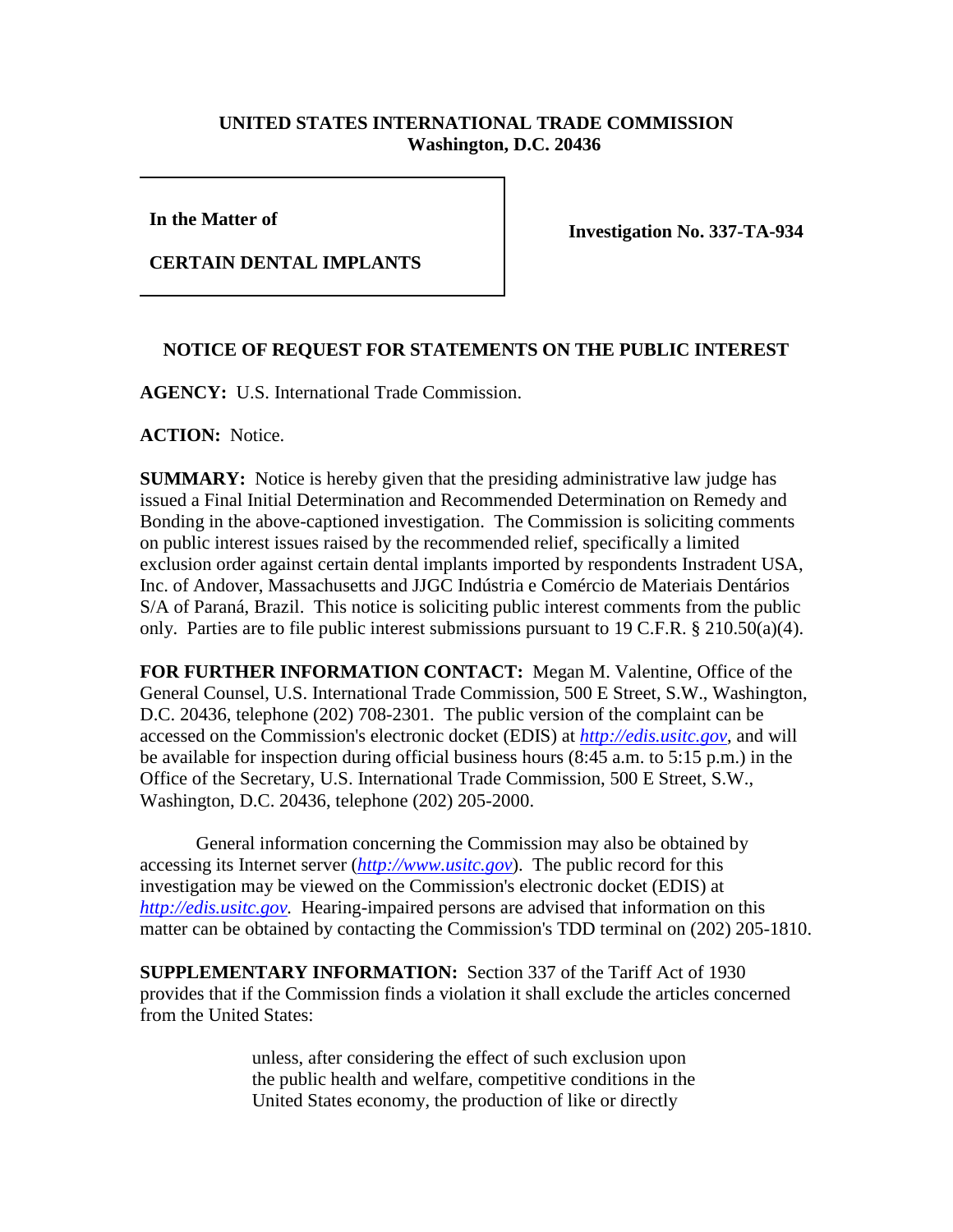competitive articles in the United States, and United States consumers, it finds that such articles should not be excluded from entry.

## 19 U.S.C. § 1337(d)(1).

The Commission is interested in further development of the record on the public interest in these investigations. Accordingly, members of the public are invited to file submissions of no more than five (5) pages, inclusive of attachments, concerning the public interest in light of the administrative law judge's Recommended Determination on Remedy and Bonding issued in this investigation on November 10, 2015. Comments should address whether issuance of a limited exclusion order in this investigation would affect the public health and welfare in the United States, competitive conditions in the United States economy, the production of like or directly competitive articles in the United States, or United States consumers.

In particular, the Commission is interested in comments that:

- (i) explain how the articles potentially subject to the recommended order are used in the United States;
- (ii) identify any public health, safety, or welfare concerns in the United States relating to the recommended order;
- (iii) identify like or directly competitive articles that complainant, its licensees, or third parties make in the United States which could replace the subject articles if they were to be excluded;
- (iv) indicate whether complainant, complainant's licensees, and/or third party suppliers have the capacity to replace the volume of articles potentially subject to the recommended exclusion order within a commercially reasonable time; and
- (v) explain how the limited exclusion order would impact consumers in the United States.

Written submissions must be filed no later than by close of business on December 2, 2015.

Persons filing written submissions must file the original document electronically on or before the deadlines stated above and submit 8 true paper copies to the Office of the Secretary by noon the next day pursuant to section 210.4(f) of the Commission's Rules of Practice and Procedure (19 C.F.R. 210.4(f)). Submissions should refer to the investigation number ("Inv. No. 337-TA-934") in a prominent place on the cover page and/or the first page. (*See* Handbook for Electronic Filing Procedures, http://www.usitc.gov/secretary/fed\_reg\_notices/rules/handbook\_on\_electronic\_